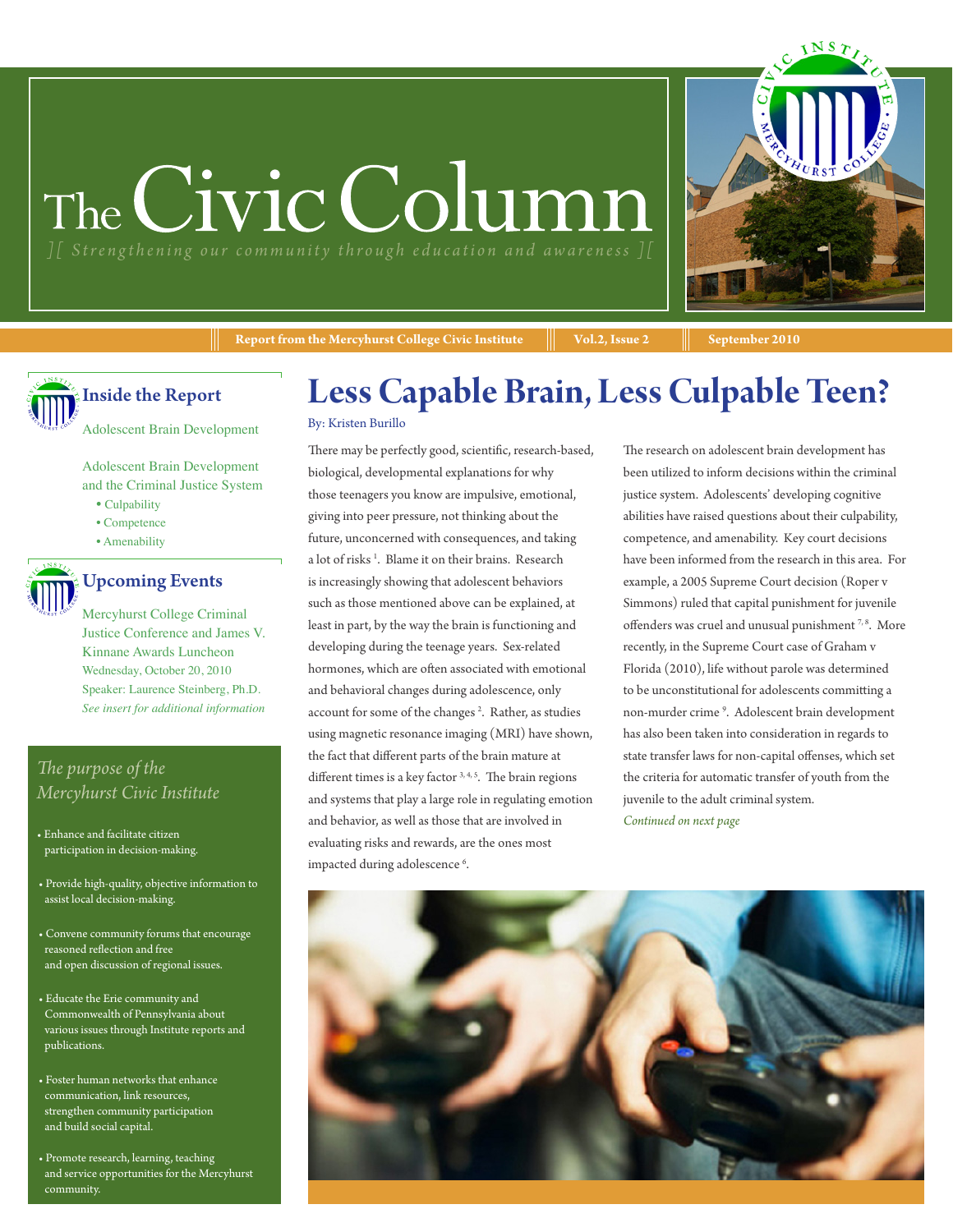### **Less Capable Brain, Less Culpable Teen?***continued*

#### **Adolescent Brain Development**

While the brain's size changes little after age six, the brain continues to mature and develop until the mid-20s 10, 11, 12. The development increases the speed and capacity of information processing and improves the degree of cognitive control of behavior<sup>13</sup>. One of the changes that occurs in the brain is the process known as synaptic pruning and myelination. The brain's gray matter (neurons and their dendrites, or the brain tissue that does the "thinking") thickens between the ages of approximately six and twelve, but thins out during adolescence 12, 14, 15, 16. In this synaptic pruning, the unused synapses (the connections between neurons) are eliminated. In turn, the connections that are used frequently become stronger. The process has been summarized by the phrase "use it or lose it." While gray matter is being pruned, the brain's white matter develops. The white matter, or myelin, is a fatty tissue that wraps around and insulates the neuron's axons, thus making communication between cells faster. Overall, the brain's function becomes more efficient and precise, with fewer but faster connections between brain cells <sup>12, 16</sup>.

Among the brain areas that undergo a great deal of change during adolescence is the frontal lobe, and particularly the pre-frontal cortex. This area of the

 $\begin{bmatrix} 1 \\ 1 \\ 2 \\ 3 \end{bmatrix}$ *While the brain's size changes little after age six, the brain continues to mature and* 

brain, which controls the higher-order cognitive functions known as the executive functions, is the last brain area to mature <sup>5, 17, 18</sup>. This "CEO" of the brain controls activities related to planning, judgment, insight, working memory, self-evaluation, and emotional regulation  $6, 19$ . As the area matures, individuals are better able to reason, control impulses, make judgments, and regulate mood and behavior<sup>4</sup>.

Because the pre-frontal cortex, and therefore the executive functions, is not yet fully developed, adolescents rely more heavily on other areas of the brain <sup>11</sup>. The limbic system, which plays a role in processing and managing emotions, often takes over for the frontal lobe. The sex hormones are already especially active in this brain area<sup>12</sup>. Studies using functional magnetic resonance imaging (fMRI) have examined how adolescents and adults compare on their perception of emotion<sup>19</sup>. Participants were

**While the brain's size changes** shown pictures of faces depicting a certain emotion.<br> **dittle after age six, the brain** teens reported the emotion as shocked, surprised,<br> **continues to mature and** or angry. Also, the adul Adults correctly identified the emotion as fear, but teens reported the emotion as shocked, surprised, or angry. Also, the adults utilized the frontal lobe (reason, planning) to identify the emotion, but the teens used the amygdala (gut reaction). The gut reaction, rather than a rational one, led researchers to conclude that an immature brain leads to impulsivity.

> The competition between the socioemotional network (i.e. limbic system) and the cognitive-control network (i.e. prefrontal cortex) leads to increased risk-taking 10. The network that prevails may depend on environmental factors. The socioemotional network is not highly activated when individuals are not emotionally aroused or are alone. During these times, the cognitive-control network is typically developed enough to regulate impulsive or risky behavior. Under conditions of emotional arousal or the presence of peers, however, the socioemotional network overtakes the cognitive-control network, and impulsive, risky behavior is more likely to occur.

> Gardner and Steinberg conducted a study that examined the relationship between age and risk-taking as well as the effect of peers on risk-taking 20. Participants played a computer game that had opportunities to take driving risks, either alone or in the presence of peers. The results indicated that risk-taking decreased with age. Also, the presence of peers led participants to take more risks and to focus on the benefits of the risk as opposed to the cost. These peer effects were especially pronounced for adolescents. In other words, adolescents (as compared to adults) are more susceptible to the influence of peers in risky situations. One explanation for why this occurs is that the brain regions activated by emotional and social stimuli (i.e. peer presence) overlap with brain regions sensitive to reward magnitude <sup>10</sup>. In other words, there are neurological reasons why adolescents pay more attention to rewards than risks when surrounded by peers. It is also noteworthy that adolescence is a time

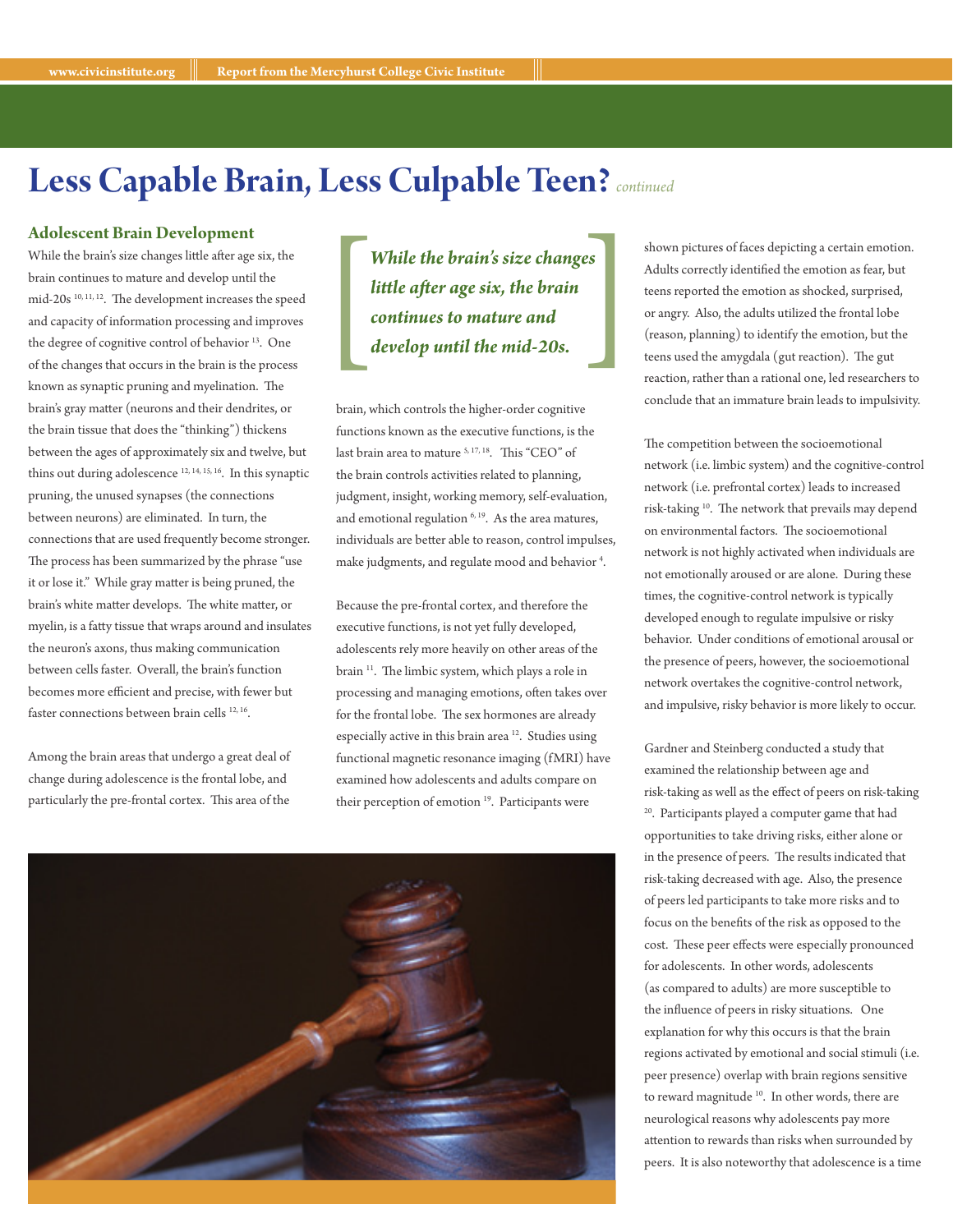

### **Less Capable Brain, Less Culpable Teen?***continued*



when increasingly more time is spent in the presence of peers, thus making the risk-taking more common. These findings are consistent with the data showing most youth crimes are committed when with peers <sup>12</sup>.

Similarly, research has shown that the socioemotional network is also activated when making decisions about immediately available rewards<sup>21</sup>. Immediate rewards are hypothesized as more emotionally arousing, and in turn, activation of this network is related to preference for smaller, immediate rewards as opposed to larger, delayed rewards <sup>10</sup>. Without a strongly developed cognitive-control network to overtake the socioemotional network, adolescents often choose the immediate reward.

Changes in dopamine production have also been suggested as contributing reasons for increased risk-taking behavior in adolescence. The mesolimbic pathway and the mesocortical pathway are two neural pathways that transmit dopamine within the brain. During adolescence, dopamine activity shifts from the mesolimbic pathway, which is associated

## [ *Adolescents (as compared to adults)* [ *are more susceptible to the influence of peers in risky situations.*

with reward and desire, to the mesocortical pathway 2 . Decreased amounts of mesolimbic dopamine have been connected with reward deficiency syndrome, often implicated in drug use and addiction. In the case of reward deficiency syndrome, individuals may find reinforcing stimuli less pleasurable, and thus engage in increasingly risky behavior in order to seek excitement<sup>2, 11</sup>. It has been suggested that adolescents may experience a transient and less intense reward deficiency syndrome<sup>22</sup>.

The bottom line is that the brain is still developing throughout adolescence, and the fact that different parts of the brain develop at different times can greatly impact how a teenager behaves. Many

factors, including some that are related to brain development, propel adolescents to be more emotional and to engage in riskier behavior. Even factors that are generally viewed to be social in nature have biological underpinnings. Part of the reason adolescents act differently around peers than when alone is because of the way their brains are functioning. Furthermore, the prefrontal cortex is the last part of the brain to develop and cannot inhibit, control, reason, and plan the way it would in a fully-developed adult.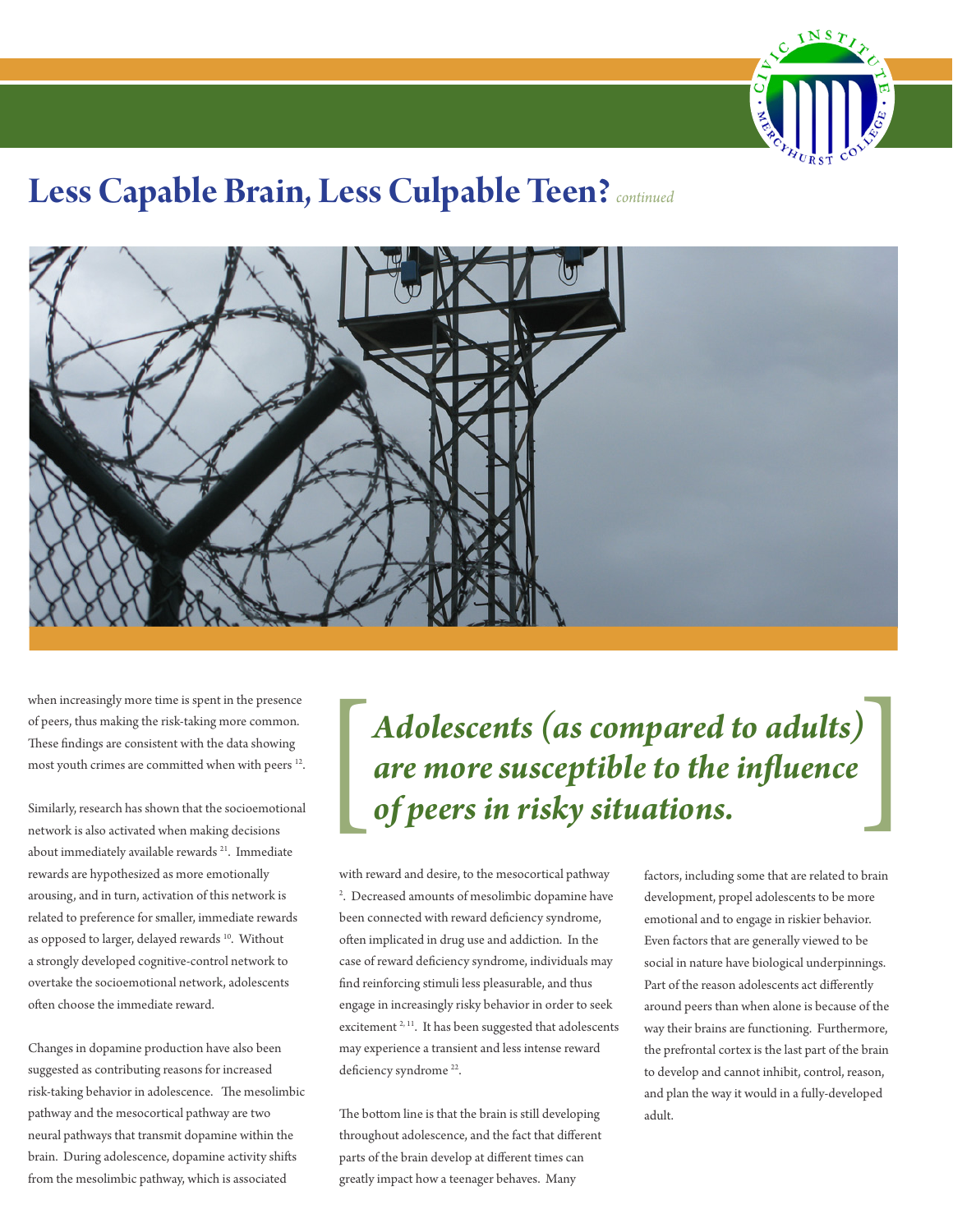### **Want to learn more about juvenile crime and youth responsibility? Interested in hearing from a leading researcher in the area of adolescent brain development?**

#### **Minor Problems, Major Impact: Juveniles in the Adult System**

Mercyhurst College Criminal Justice Conference and James V. Kinnane Awards Luncheon Wednesday, October 20, 2010 Ambassador Banquet and Conference Center, Erie, PA

#### **Keynote speaker: Laurence Steinberg, PhD**

Reservations are required and space is limited. Register online at www.civicinstitute.org



#### **Laurence Steinberg, Ph.D.**

Laurence Steinberg, Ph.D., is the Distinguished University Professor and Laura H. Carnell Professor of Psychology at Temple University. Dr. Steinberg is a former President of the Division of Developmental Psychology of the American Psychological Association and of the Society for Research on Adolescence, and was Director of the MacArthur Foundation Research Network on Adolescent Development and Juvenile Justice. A nationally and internationally renowned expert on psychological development during adolescence, Dr. Steinberg's research has focused on a range of topics in the study of contemporary adolescence, including adolescent brain development, risk-taking and decision-making, parent-adolescent relationships, adolescent employment, high school reform, and juvenile justice. He is the author or co-author of more than 300 articles and a dozen book on growth and development during the teenage years, including Adolescence, the leading college textbook on adolescent development, now in its 9th edition; You and Your Adolescent: The Essential Guide for Ages 10 to 25(Simon & Schuster); Rethinking Juvenile Justice; and The Ten Basic Principles of Good Parenting (Simon & Schuster), which has been published in ten languages.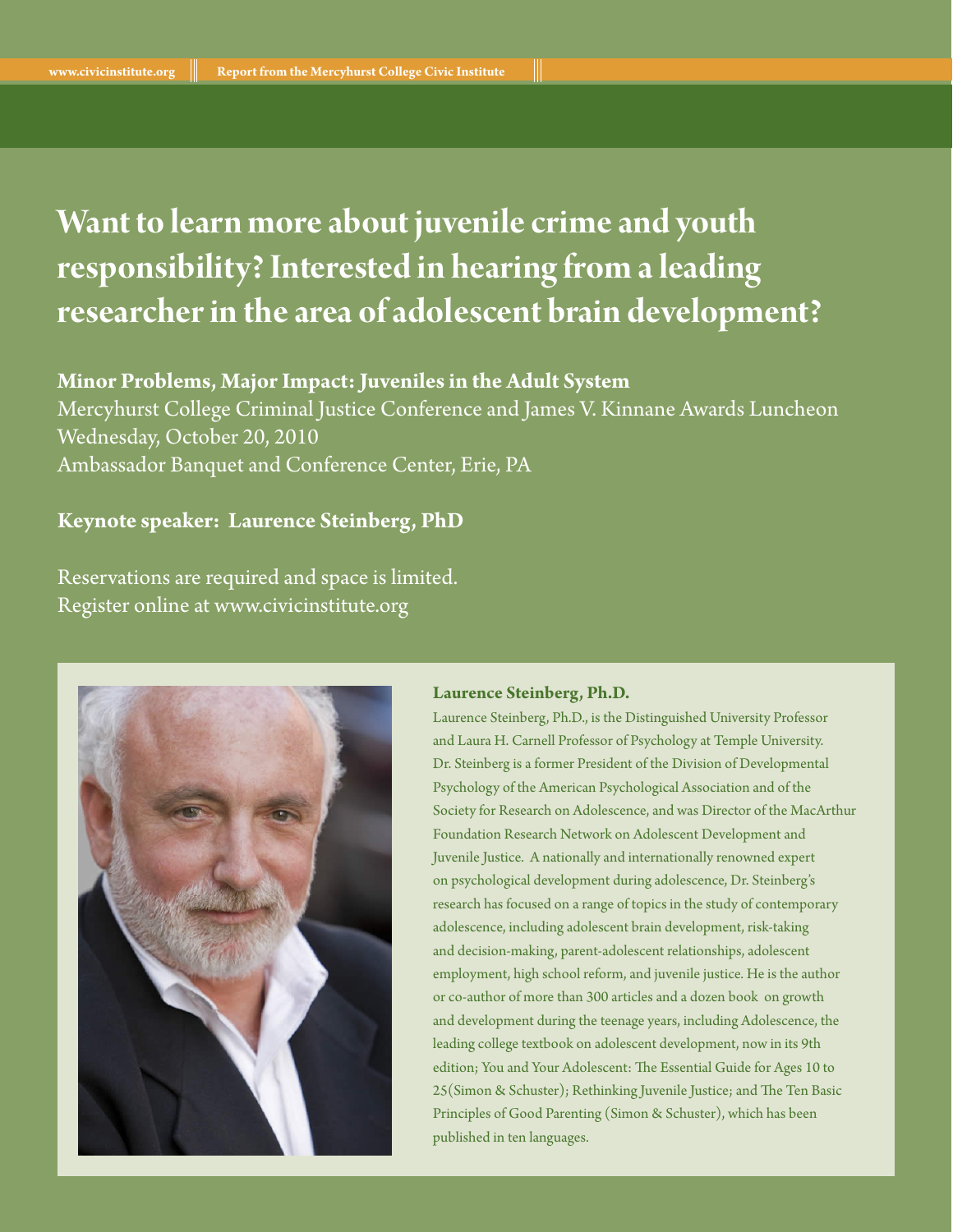

#### **Adolescent Brain Development and the Criminal Justice System**

The findings regarding adolescent brain development have raised questions in regards to what happens when an adolescent enters the justice system. The initial development of the juvenile justice system was based on the recognition that children and adults are developmentally different and that youth were in need of a system to reflect the differences<sup>23, 24, 25.</sup> Youth offenders were considered to be cognitively and morally immature yet responsive to intervention 25. The juvenile justice system, therefore, was intended to provide treatment and programs in order to prevent future criminal behavior<sup>23</sup>. There was a focus on protection and rehabilitation rather than punishment as well as on the offender rather than on the offense <sup>26</sup>. Due to violent crime rates increasing in the mid-1990s, policymakers made youth violence one of the top priorities on their agenda<sup>27</sup>.

With the goals of increasing community protection and decreasing juvenile offending, legislatures enacted what came to be known as "get tough" policies. These policies tended to move youth away from the juvenile justice system and into the adult justice system, most often by making it easier to transfer youth into adult criminal court 28. The movement toward stricter policies and harsher punishments has led some people to question whether the principles of the juvenile justice system have been compromised. The most commonly cited criticism of such policies is the disregard of the developmental differences.

#### **Culpability**

The first way in which developmental factors are relevant to juvenile justice is in regards to culpability. The legal system is set-up in a way that takes the blameworthiness of the offender into consideration when determining guilt and punishment. The following three categories of mitigating factors have been identified <sup>29</sup>: 1) impaired decision-making capacity, usually due to mental illness or disability; 2) circumstances of the crime, such as whether it was committed under duress; and 3) individual's personal character, which may suggest a low risk of committing another crime. Based on the research on adolescent brain development, it has been suggested that developmental immaturity should be considered a mitigating factor<sup>29</sup>.

A study conducted by the MacArthur Foundation Research Network on Adolescent Development

and Juvenile Justice examined age differences on characteristics that underlie decision making and that are relevant to mitigation  $29$ . The findings were consistent with neurological research regarding adolescent brain development. Adolescents who participated in the study were less likely to consider the future consequences of their actions and were more prone to choosing smaller, immediate rewards rather than larger, longer-term rewards. The lack of foresight and attention to immediate gratification led to poor decision making. Adolescent participants also demonstrated more impulsive behavior, spending less time planning out the first move in a game requiring as few moves as possible. It was also suggested that adolescents paid more attention to reward rather than risk, which contributed to increased risk-taking behaviors. The study also supplied evidence that peer pressure was more

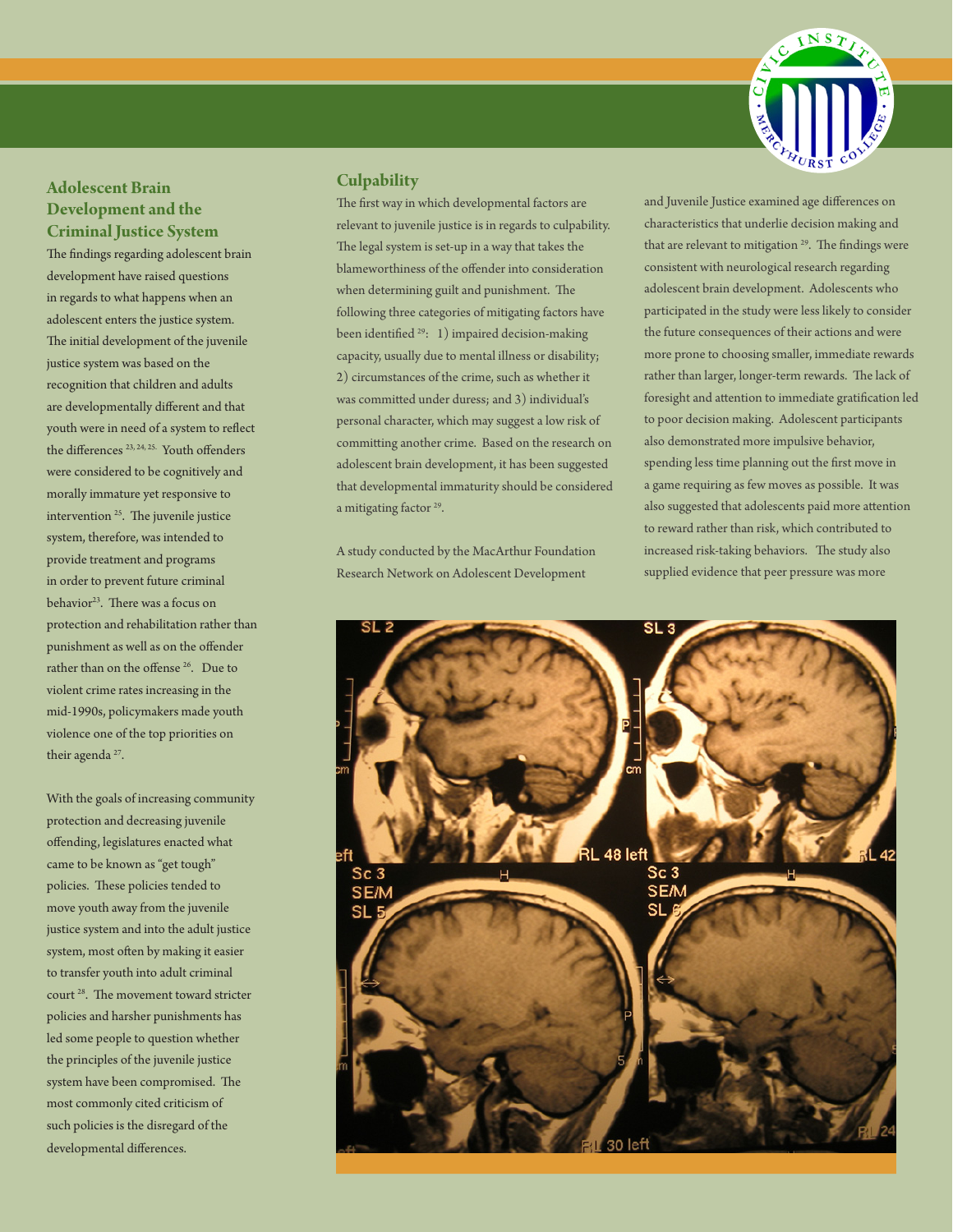influential for younger individuals. Peer pressure may be considered a type of coercion, which is a mitigating factor in some cases.

Adolescents' brains are not wired to plan ahead or to be future-oriented. Engaging in impulsive actions and not fully considering the risks involved may lead youth to commit illegal behaviors. They are unable to focus on the long-term consequences of a crime. Adolescents are also greatly influenced by peer presence. Leading researchers have thus utilized the neurological and psychosocial evidence to argue that one's developmental stage should be taken into account when determining culpability<sup>29, 30</sup>, leading to questions such as "when do individuals meet the criteria for adult blameworthiness?" One perspective is that youth cannot be expected to demonstrate behaviors that their brain does not yet have control over, and in the case of the justice system, the offender becomes less blameworthy and subsequently less punishable <sup>30</sup>.

#### **Competence**

In addition to considering how adolescent development influences the act of criminal offending and subsequent responsibility, developmental level is important in regards to participation in the criminal proceeding, or competence <sup>30</sup>. In order to have adjudicative competence, the defendant needs to be able to engage in activities such as assisting counsel in preparing a defense, entering pleas and considering plea agreements, and making decisions about retaining or dismissing counsel<sup>24, 30</sup>. The following skills that have been deemed necessary in order to have adjudicative competence are still being developed throughout adolescence 30: "engage in hypothetical and logical decision-making (in order to weigh the costs and benefits of different pleas), demonstrate reliable episodic memory (in order to provide accurate information about the offense in question), extend thinking into the future (in order to envision the consequences of different pleas), engage in advanced social perspective-taking

### **Key Points**

#### **Adolescent Brain Development**

- Areas of the brain that control higher-order cognitive functions are the last to mature.
- The cognitive-control network is not able to regulate the socioemotional parts of the brain, particularly when in the presence of peers or when under emotional stress.
- Dopamine levels in the brain impact the perception of risks and rewards.

#### **Adolescent Brain Development and the Criminal Justice System**

• Some people argue that "get tough" policies have compromised the principles of the

juvenile justice system.

- The disregard for developmental differences is the most commonly cited criticism.
- Brain development is relevant to discussions regarding youth culpability, competence,

and amenability.

(in order to understand the roles and motives of different participants in the adversarial process), and understand and articulate one's own motives and psychological state (in order to assist counsel in mounting a defense)." In addition, juveniles are easily led during cross examination and are prone to protecting family and friends. Furthermore, criminal court judges are not specifically trained to interact with children or to understand their cognitive level 31.

The MacArthur Foundation's Network on Adolescent Development and Juvenile Justice conducted a juvenile adjudicative competence study, which measured 1400 youth and adults on measures linked to competence. The research showed that the youth were more likely to defer to authority figures and were less likely to think about the risks or long-term consequences associated with decisions. This means they are more apt to accept a plea agreement, even if it is not the best long-term option, and they are more apt to confess even when not guilty if they believe it may lead to a more immediate reward such as going home <sup>24</sup>. Overall, approximately one-third of youth ages 11 to 13 and one-fifth of youth ages 14 to 15 were determined to be as impaired in the abilities needed to stand trial as adults with mental illness who would likely be ruled incompetent <sup>32</sup>.

#### **Amenability**

A founding principle of the juvenile justice system is that youth are malleable and have the potential to change, thus placing a focus on rehabilitation and treatment. This approach is in contrast to the adult court, which presumes that adult offenders are unlikely to change  $25, 30$ . These beliefs regarding juvenile offenders' amenability are supported by the fact that adolescents' brains are still developing.

Judgments regarding a youth's amenability are used when determining whether an offender should be handled in the juvenile or adult justice system. Proponents of keeping youth in the juvenile justice system have cited numerous reasons why it is important to keep adolescents out of the adult criminal system. Being confined with adult offenders during such a critical time places juveniles in an environment that lends them to being negatively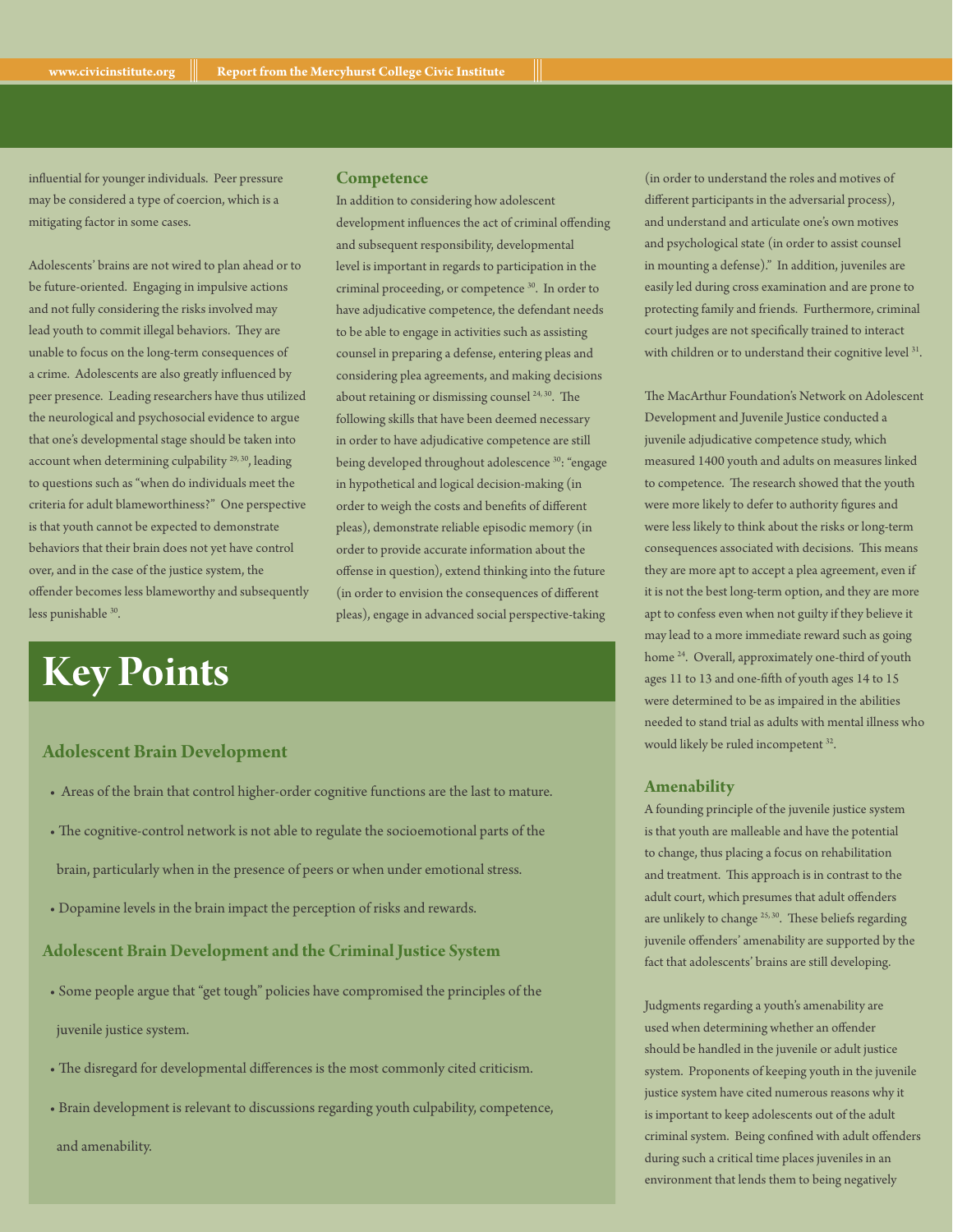

influenced, either directly by interacting with and observing inmates or indirectly by seeing no other alternatives. The adolescents are not exposed to acceptable social norms and are not given the normal opportunities young adults have for learning appropriate socialization <sup>33</sup>. Furthermore, the lack of education, treatment, and rehabilitative services the adolescents receive in the adult system limits their ability to move onto a positive pathway. Opportunities for positive relationship-building are further inhibited by higher staff ratios as compared to those required in juvenile facilities <sup>34</sup>. Placement with adult offenders also puts the transferred youth at risk in terms of physical well-being. Compared to youth held in juvenile detention centers, youth held in adult jails are five times more likely to be sexually assaulted; twice as likely to be beaten by staff; 50 percent more likely to be attacked with a weapon; and almost eight times more likely to commit suicide <sup>31</sup>. These issues surrounding housing adolescents in the same locations as chronic adult offenders have been suggested as possible explanations for recidivism among transferred youth.

#### **Conclusion**

Adolescents' brains are not fully developed and therefore do not work the same way as adults' brains. The underdeveloped cognitive-control network is

*The findings regarding adolescent brain development have raised questions Ihe findings regarding adolescent brain*<br>development have raised questions<br>in regards to what happens when an<br>adolescent enters the justice system.

not able to regulate the socioemotional parts of the brain, particularly when in the presence of peers or when under emotional stress. Furthermore, synaptic pruning and myelination affects the communication between brain cells, and dopamine levels impact the perception of risks and rewards. Among the behavioral manifestations of these neurological underpinnings are increased impulsive, risk-taking behaviors with little regard for long-term consequences. For juveniles that become involved in the justice system, the research on adolescent brain development provides important information that impacts policies regarding their treatment. The

findings have raised questions about culpability (i.e. should they be held as responsible for their offense as adults if their brain is not developed enough to control all of their behavior or should developmental immaturity be a mitigating factor?), competence (i.e. are adolescents able to understand the processes of the court and do they have the cognitive ability to participate in their defense and make decisions regarding plea agreements?), and amenability (i.e. at what point is an adolescent offender no longer considered amenable and thus handled in the adult justice system?).

#### **References**

- 1. Associated Press. (2007, December 2). Teens' brains explain their impulsiveness. MSNBC.com. Retrieved December 3, 2007, from http://www.msnbc.msn.com/id/21997683/
- 2. Spear, L. P. (2003). Neurodevelopment during adolescence. In D. Cicchetti & E. F. Walker (Eds.), Neurodevelopmental mechanisms in psychopathology (pp. 62-83). Cambridge: Cambridge University Press.
- 3. Paus, T. (2005). Mapping brain maturation and cognitive development during adolescence. Trends in Cognitive Science, 9, 60-68.
- 4. Spinks, S. (2002). Adolescent brains are a work in progress. In Frontline's Inside the Teenage Brain. Retrieved April 15, 2010, from http://www.pbs.org/wgbh/pages/frontline/ shows/teenbrain/work/adolescent.html
- 5. National Institute of Mental Health. (2004, May 17). Imaging study shows brain maturing. Retrieved May 6, 2010, from http://www.nimh.nih.gov/science-news/2004/imagingstudy-shows-brain-maturing.shtml
- 6. Steinberg, L. (2005). Cognitive and affective development in adolescence. Trends in Cognitive Science, 9, 69-74.
- 7. Lane, C. (2005, March 2). 5-4 Supreme Court abolishes juvenile executions. Washington Post. Retrieved May 6, 2010, from http://www.washingtonpost.com/wp-dyn/articles/ A62584-2005Mar1.html
- 8. Death Penalty Information Center. U.S. Supreme Court: Roper v. Simmons, No.03-633. Retrieved May 6, 2010, from http://www.deathpenaltyinfo.org/u-s-supreme-court-roper-vsimmons-no-03-633
- 9. Mears, B. (2010). Life 'cruel and unusual' punishment for teens, court rules. CNN.com Retrieved May 19, 2010 from http://www.cnn.com/2010/CRIME/05/17/supreme.court. teen.lifers/index.html
- 10. Steinberg, L. (2007). Risk taking in adolescence: New perspectives from brain and behavioral science. Current Directions in Psychological Science, 16, 55-59.
- 11. National Juvenile Justice Network. (2008). Using adolescent brain research to inform policy: A guide for juvenile justice advocates. Retrieved July 8, 2010, from http://www.njjn. org/media/resources/public/resource\_847.pdf
- 12. Wallis, C. (2008, September 26). What makes teens tick. Time Magazine. Retrieved April 13, 2010 from, http://www.time.com/time/magazine/article/0,9171,994126,00.html
- 13. Luna, B., & Sweeney, J. A. (2004). The emergence of collaborative brain function: fMRI studies of the development of response inhibition. Annals of the New York Academy of Sciences, 1021, 296-309.